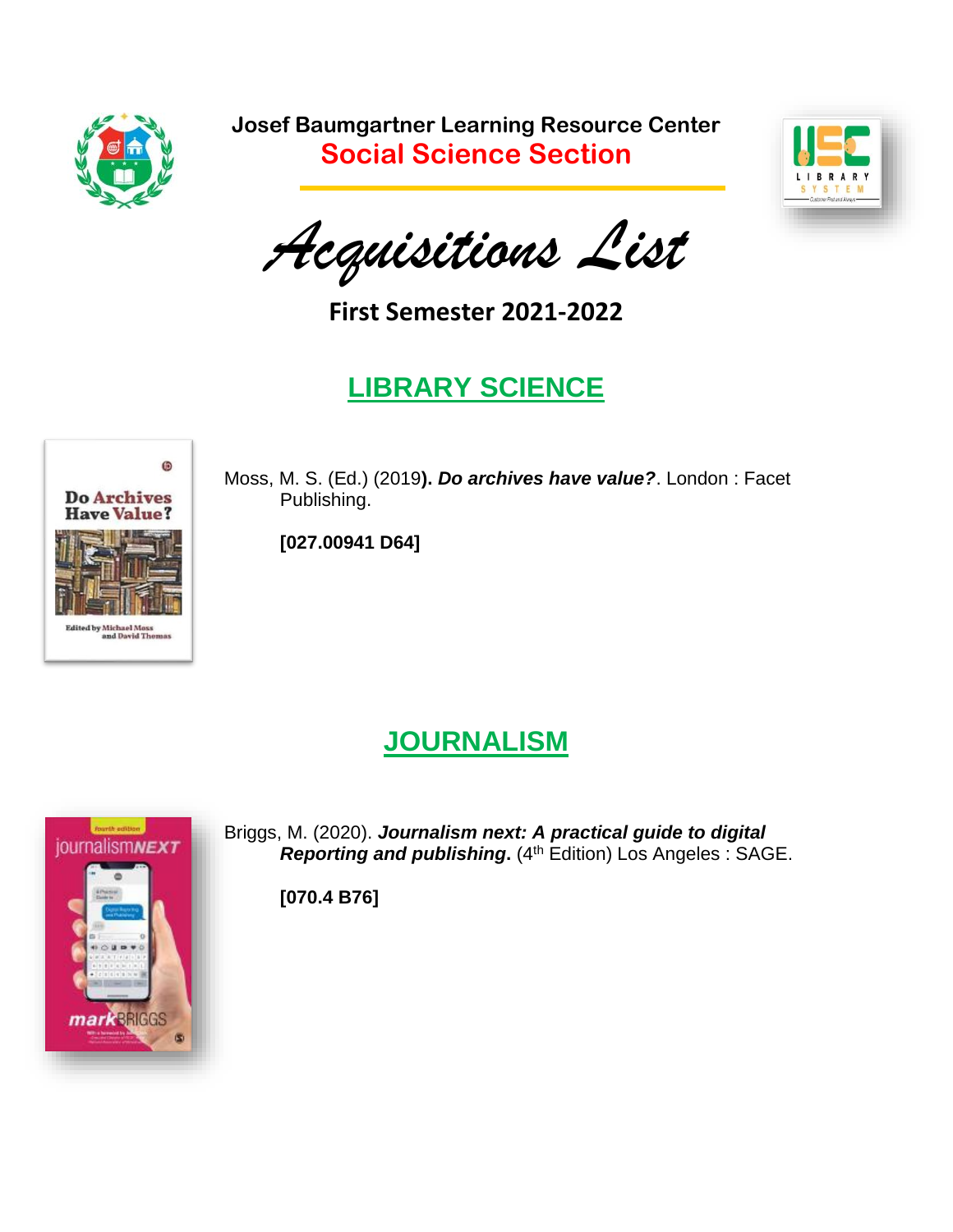

Carter, C., Steiner, L., & Allan, S. (Eds.) (2019). *Journalism, gender and power***.** London : Routledge, Taylor & Francis Group.

**[070.4082 J82]**



Houston, B. (2019). *Data for journalists: A practical guide for* **Computer assisted reporting.** (5<sup>th</sup> Edition) New York : Routledge/Taylor & Francis Group.

**[070.40285 H81]**

#### **PSYCHOLOGY**



Blanton, H., LaCroix, J. M., & Webster, G. D. (2019). *Measurement in social psychology*. New York : Routledge.

**[302.0721 B61]**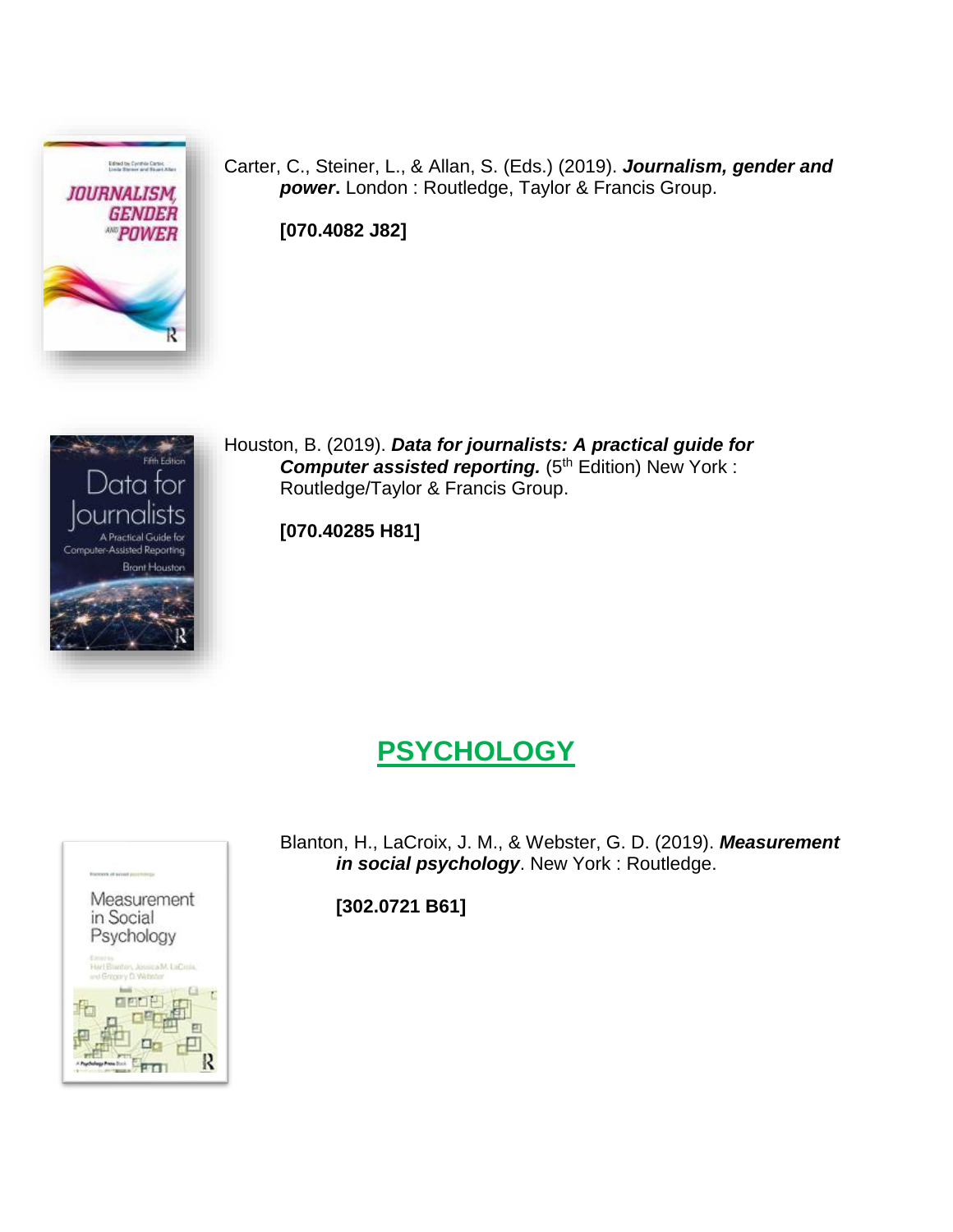

Boniwell, I., & Tunariu, A. D. (2019). *Positive psychology:* **Theory, esearch and applications.** 2<sup>nd</sup> ed. London, England : Open University Press.

**[150.198 B64]**



De, J. S. C., Dowd, K. O., & Schneider, B. Z. (2019). *Interpersonal* skills in organizations. (6<sup>th</sup> Edition). New York : McGraw-Hill Education.

**[158.7 D36]**



Green, S., & Palmer, S. (2019). *Positive psychology coaching in practice.* London : Routledge, Taylor & Francis Group.

**[158.9 P84]**



Maio, G. R., Haddock, G., & Verplanken, B. (2019). *The Psychology of attitudes & attitude change.* 3 rd. ed. Los Angeles, California : SAGE.

**[153.85 M28]**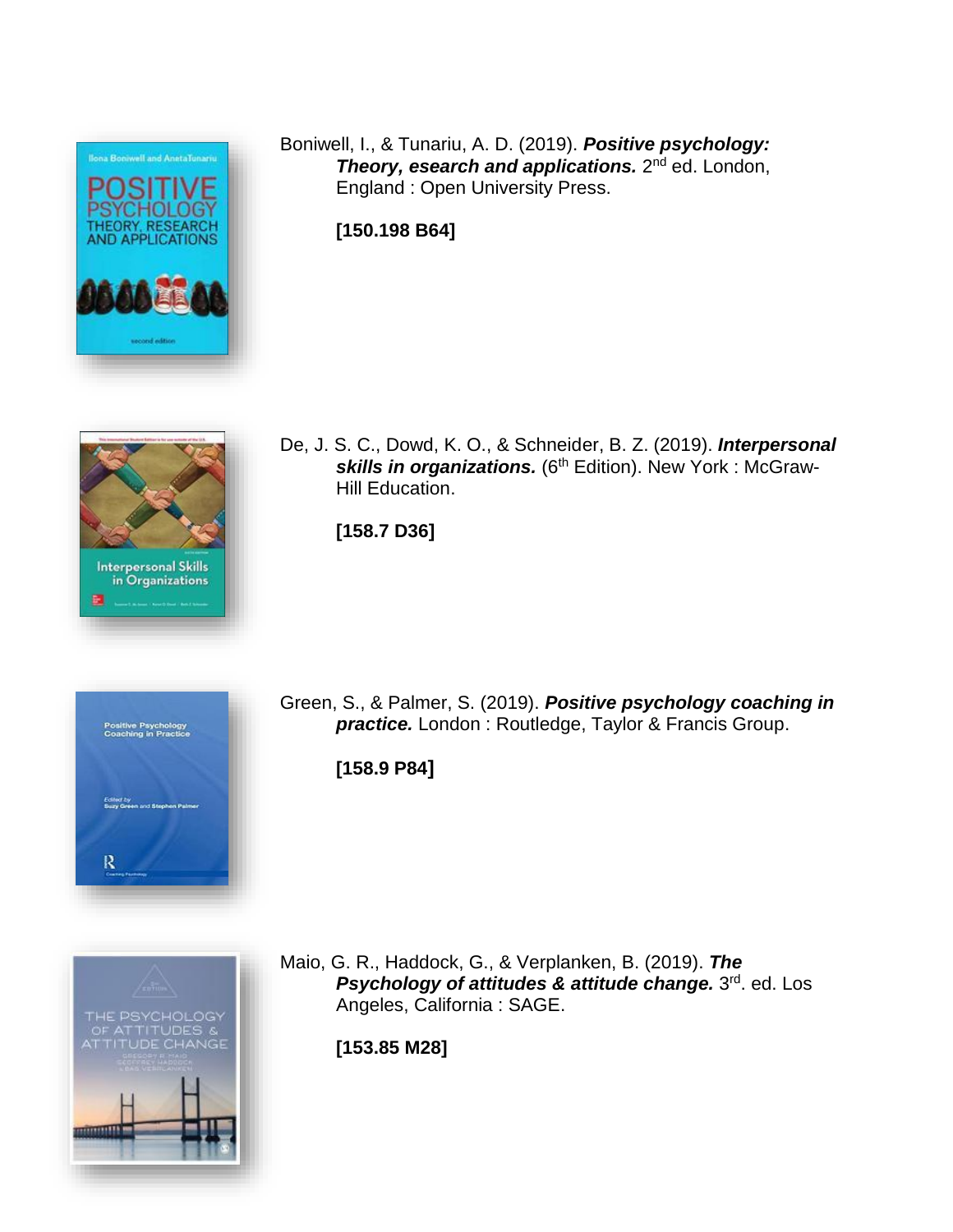HANDBOOK OF PERSONALITY **DEVELOPMENT** 









McAdams, D. P., Shiner, R. L., & Tackett, J. L. (eds.) (2021). *The handbook of personality development.* New York : Guilford Press.

**[155.25 H19]**

Mercer, J., Hupp, S., & Jewell, J. (2020). *Thinking critically about child development: Examining myths and*  misunderstandings. 4<sup>th</sup> ed. Los Angeles: SAGE Publications.

**[305.231 M53]**

Richards, S. B. (2019). *Single subject research: Applications in educational settings.* Boston: Cengage.

**[150.72 R39]**

Steg, L., Groot, & J. I. M., (Eds.) (2019). *Environmental psychology: An introduction.* Hoboken [i pozostałe: John Wiley & Sons.

**[155.9 En89]**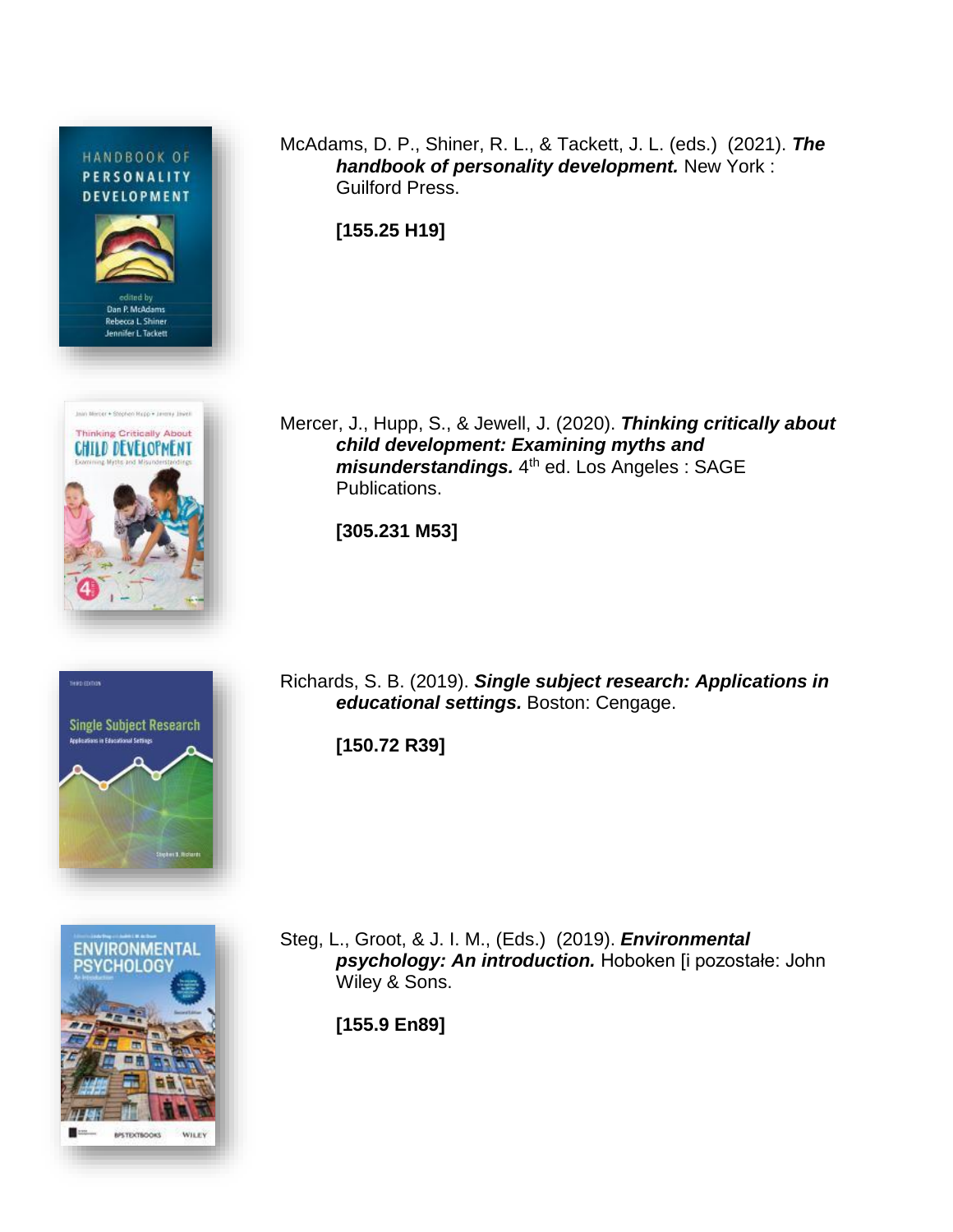

Manage

Your **Stress** 

Clare Wilson Swanson, J. L., & Fouad, N. A. (2020). *Career theory and practice: Learning through case studies*. 4 th ed. Los Angeles, California : SAGE.

**[158.6 Sw24]**

Wilson, C. (2020). *Manage your stress*. Los Angeles : SAGE.

**[155.9042 W69]**

## **SOCIOLOGY & ANTHROPOLOGY**



Barrett, T. A. (Ed.) (2019). *Critical inquiries in the sociolinguistics of globalization.* Bristol, United Kingdom : Multilingual Matters.

**[306.44 C86]**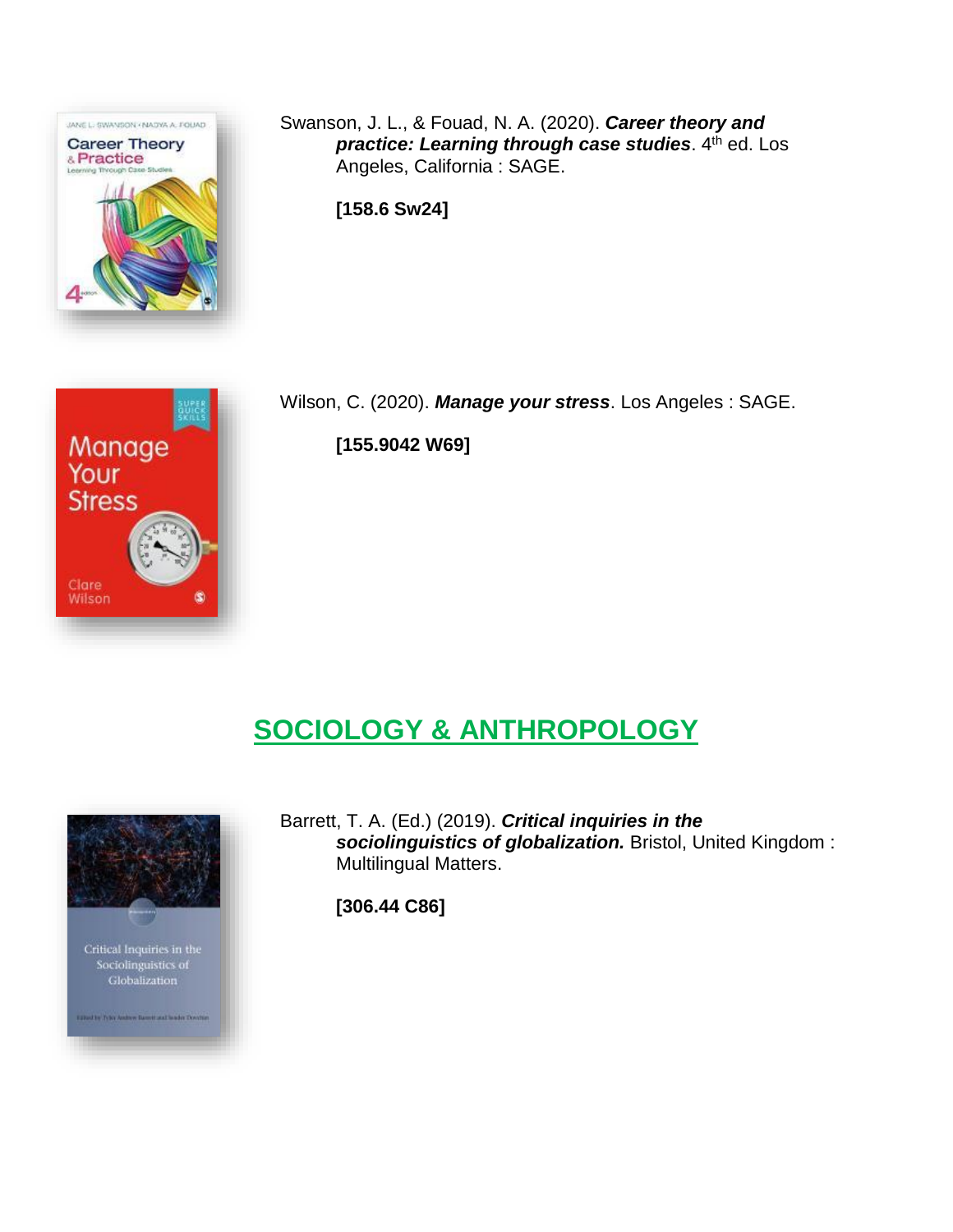

Bauman, Z., Brzeziński, D., Bartoszyńska, K., & Polity Press. (2018). *Sketches in the theory of culture*. Cambridge: Polity.

**[306 B32]**





Clark, J. B., & Poucki, S. (Eds.) (2019). *The SAGE handbook of human trafficking and modern day slavery*. London : SAGE reference.

**[306.362 Sa18]**

Curran, J., Gaber, I., & Petley, J. (2019). *Culture wars: The media* and the British left. (2<sup>nd</sup> edition) London : Routledge, Taylor & Francis Group.

**[306.0941 C93]**



Edgell, S., & Granter, E. (2020). *The sociology of work: Continuity and change in paid and unpaid work*. Los Angeles, California : SAGE.

**[306.36 Ed35]**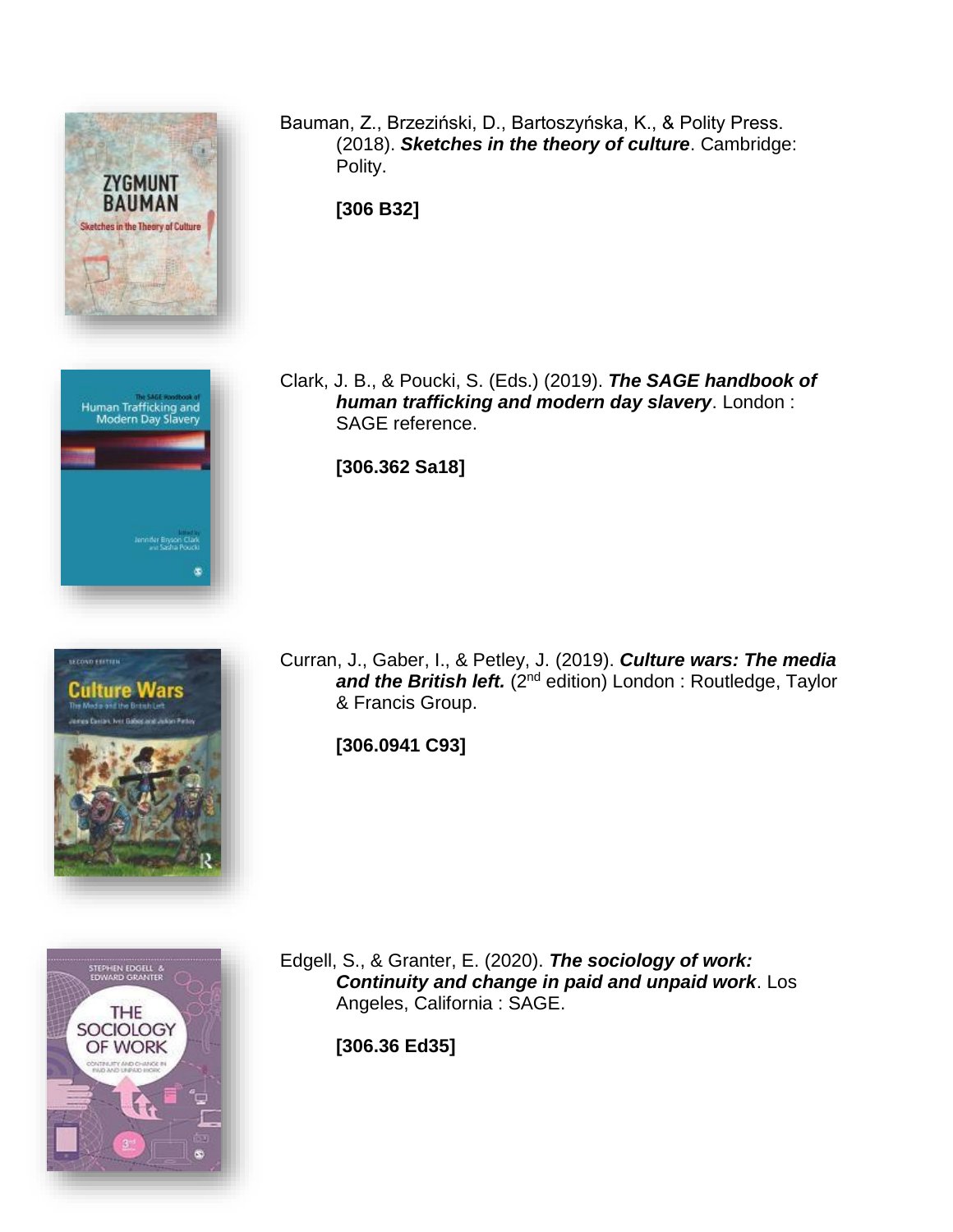

: Routledge Handbook<br>anguage and Identity

Kottak, C. P. (2019). *Window on humanity: A concise* **Introduction to anthropology.** (8<sup>th</sup> Edition) New York, NY : McGraw-Hill Education.

**[301 K84]**



**[306.44 R76]**

# **TOURISM**



Coghlan, A. (2021). *An Introduction to sustainable tourism*. Oxford, London : Goodfellow Publishers Limited.

**[338.4791 C65]**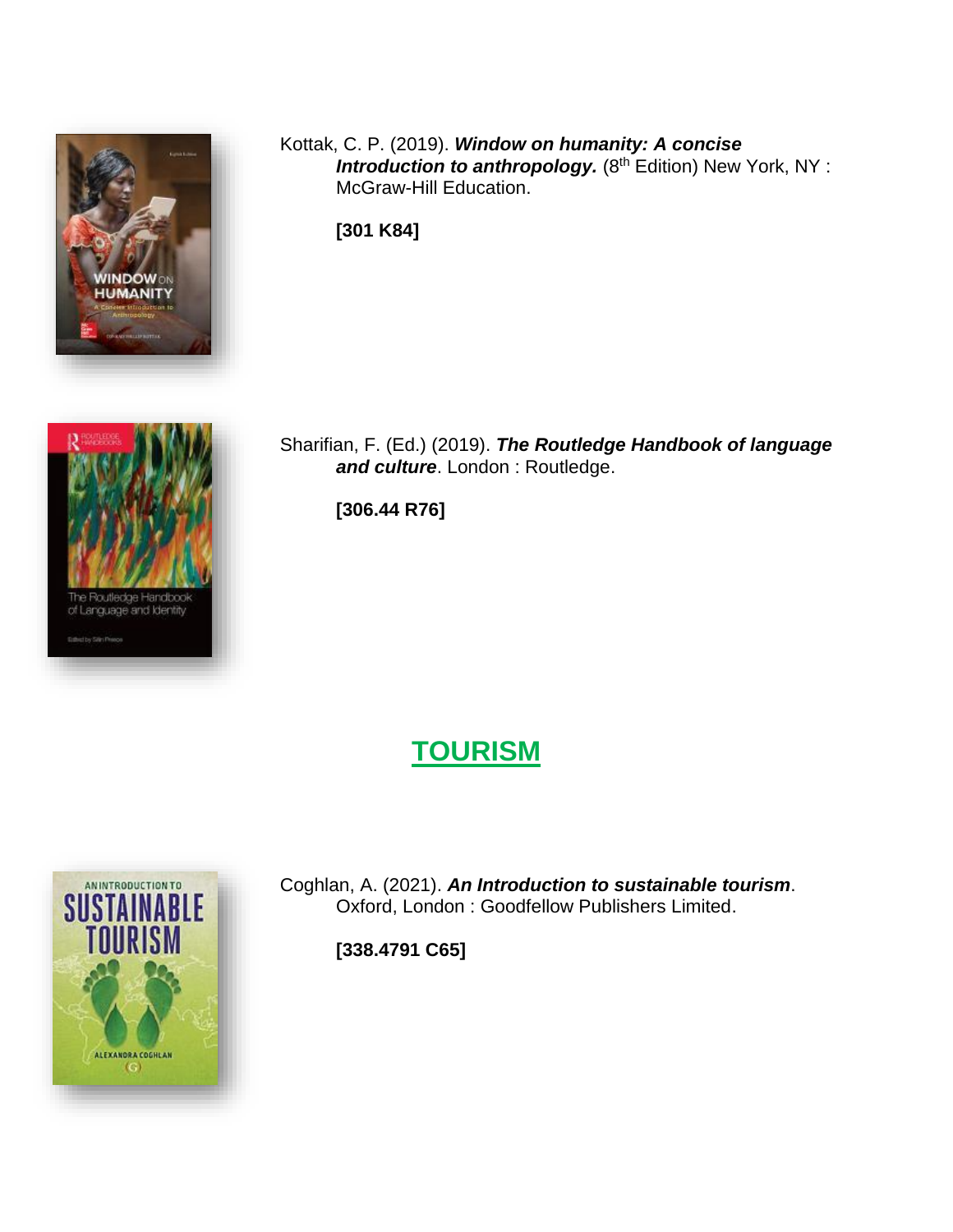*Global hospitality law.* (2019). New York, NY : 3G E-Learning LLC.

**[343.41078647 G51]**

Mehta, B. (2019). *Cruise operations management: Hospitality perspectives*. New Delhi, India : Random Publications.

**[387.542068 M47]**



Nyheim, P. D. (2019*). Technology strategies for the hospitality industry.* NY, NY: Pearson.

**[338.47910285 N98]**



Xie, P. F., & Gu, K. (2019). *The morphology of tourism: Planning for impact in tourist destinations*. Abingdon, Oxon, London : Routledge.

**[338.4791 X4]**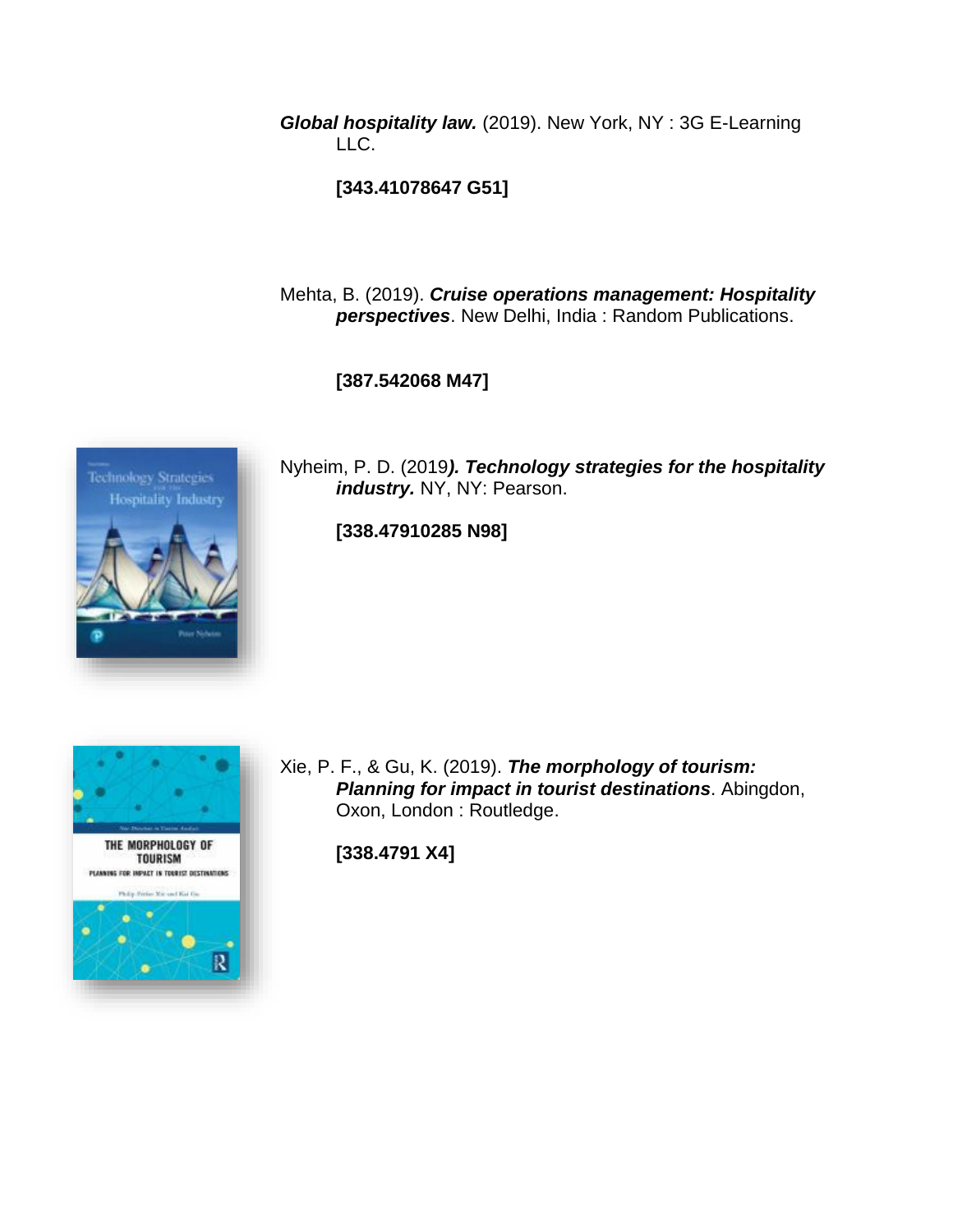## **GENERAL SOCIAL SCIENCES & RELATED SUBJECTS**



Bryant, A., & Charmaz, K. (Eds.) (2019). *The SAGE handbook of current developments in grounded theory.* Los Angeles, California : SAGE Reference.

**[300.72 Sa18]**



Canton, L. G. (2020). *Emergency management: Concepts and strategies foreffective programs*. (2nd Edition) Hoboken, NJ: John Wiley & Sons, Inc.

**[363.340973 C16]**



Croissant, Y., & Millo, G. (2019). *Panel data econometrics with R.* Hoboken, New Jersey : John Wiley & Sons.

**[330.02855133 C87]**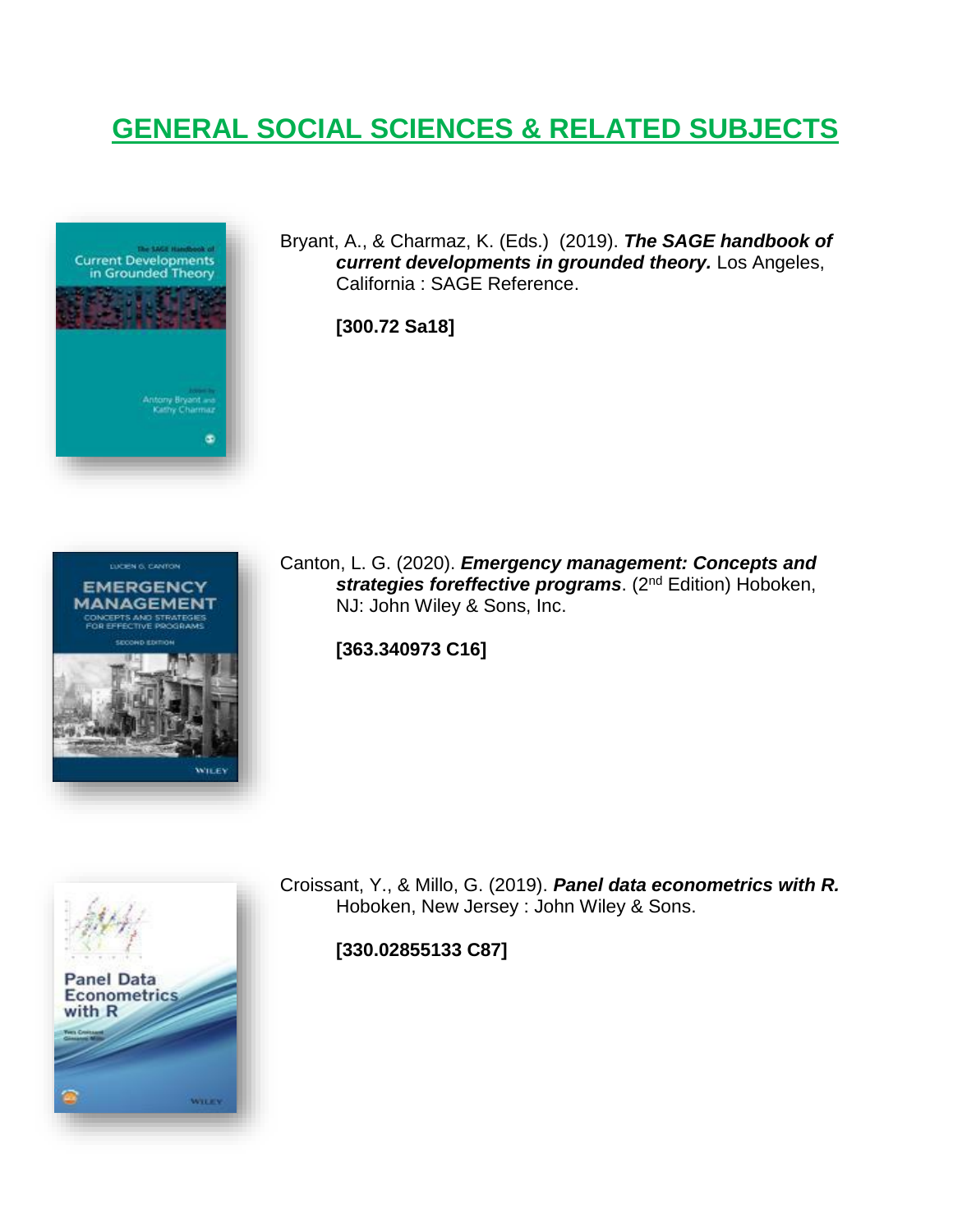

Cunningham, W. P., & Cunningham, M. A. (2020). *Principles of environmental science: Inquiry and applications.* (9<sup>th</sup>) Edition). New York, NY : McGraw-Hill Education.

**[363.7 C91]**



Eicher, J. B., & Luvaas, B. A. (Eds.) (2019). *The anthropology of dress and fashion: A reader*. London, UK : Bloomsbury Visual Arts.

**[391 An86]** 

*llustrated handbook of natural resources conservation and management.* (2019). New York, NY : 3G E-Learning LLC.

**[333.720954 Il68]**



Bazeley, P., & Jackson, K. (2019). *Qualitative data analysis with NVivo*. Los Angeles : SAGE.

**[300.72 J13]**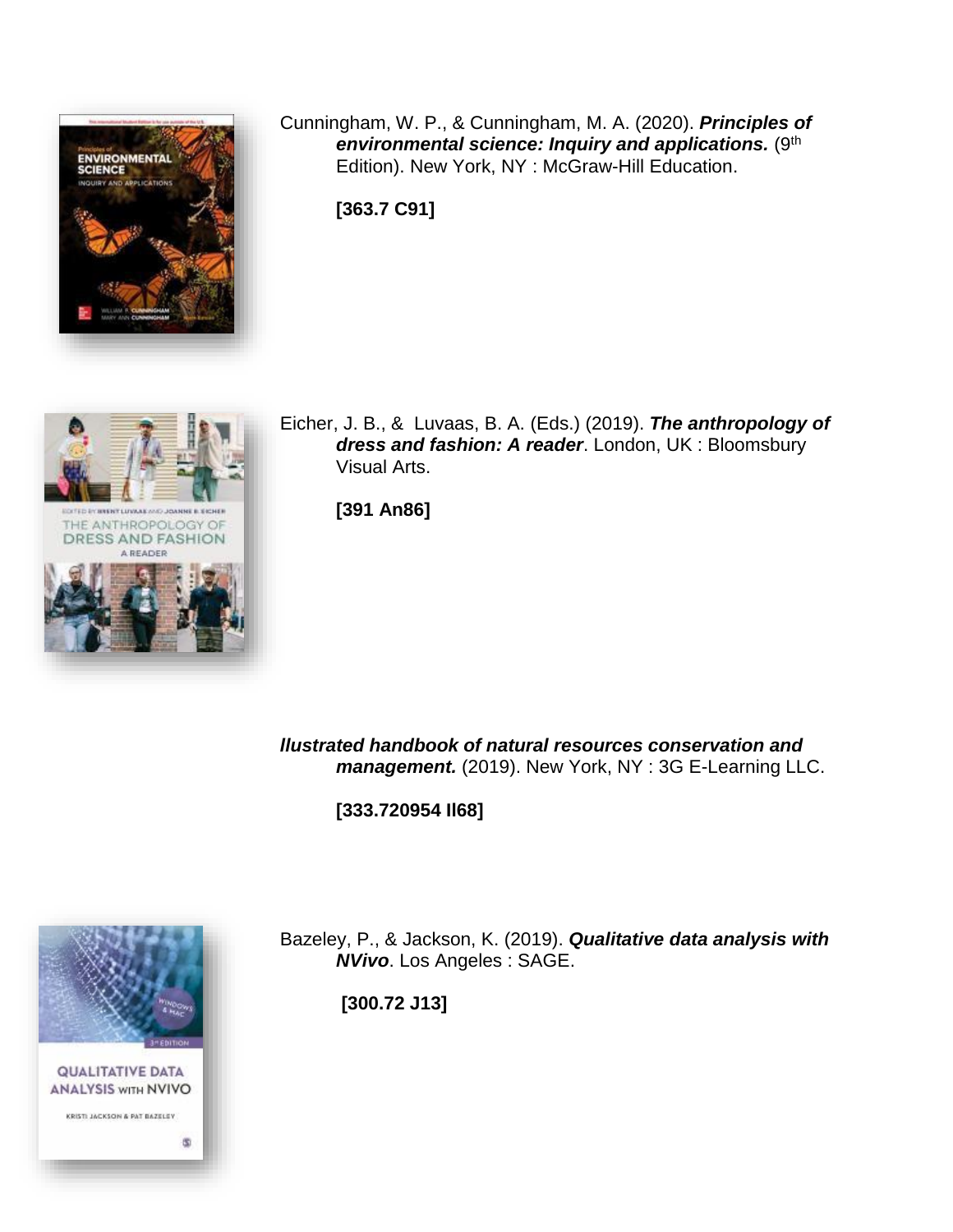Kelley, B. (2019). *Natural resources: Management for a Sustainable future.* New York, NY : Larsen and Keller Education.

**[333.7 K28]**



Panke, D. (2018). *Research design and method selection: Making good choices in the social sciences.* London: Sage Publishing Ltd.

**[300.72 P19]**

Rennison, C. M., & Hart, T. C. (2019). *Research methods in criminal justice and criminology.* Los Angeles : SAGE.

**[364.0721 R29]**





Riordan, S. (2019). *Cyberdiplomacy: Managing security and governance online.* Cambridge: Polity.

**[353.13028558 R47]**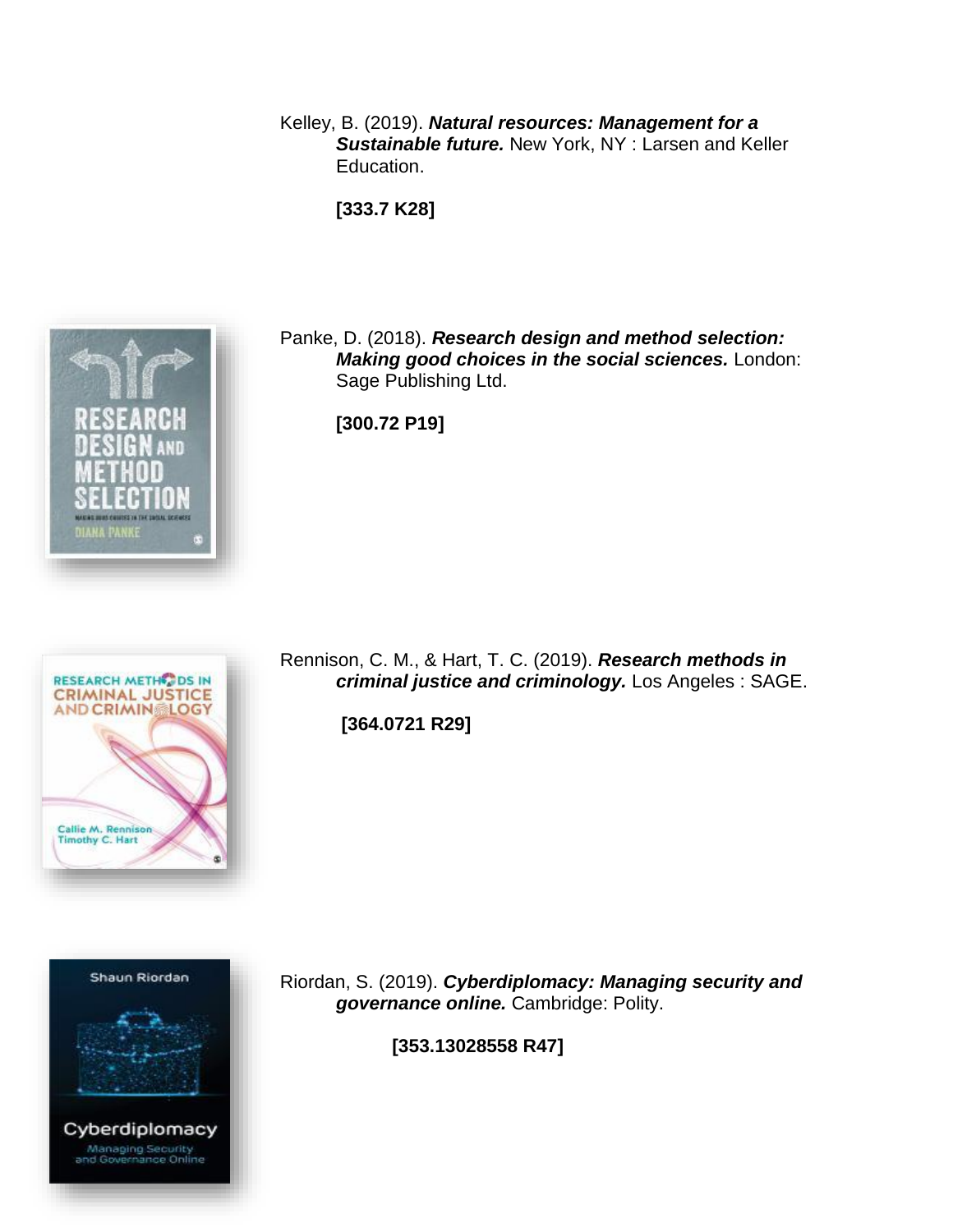

Robinson, S. B., & Leonard, K. F. (2019). *Designing quality Survey questions.* Los Angeles [etc.: SAGE.

**[300.723 R56]**

Rosales, J. (2019). *Environmental planning for oceans and coasts.* Canada : Delve Publishing.

**[333.917 R71]**



Rushton, S. (2019). *Security and public health: Pandemics and politics in the contemporary world.* Cambridge, United Kingdom : Polity.

**[362.19698 R89]**

Stauch, M., & Wheat, K. (2019). *Text, cases and materials on medical law and ethics.* London: Routledge, Taylor & Francis Group.

**[344.42041 St29]**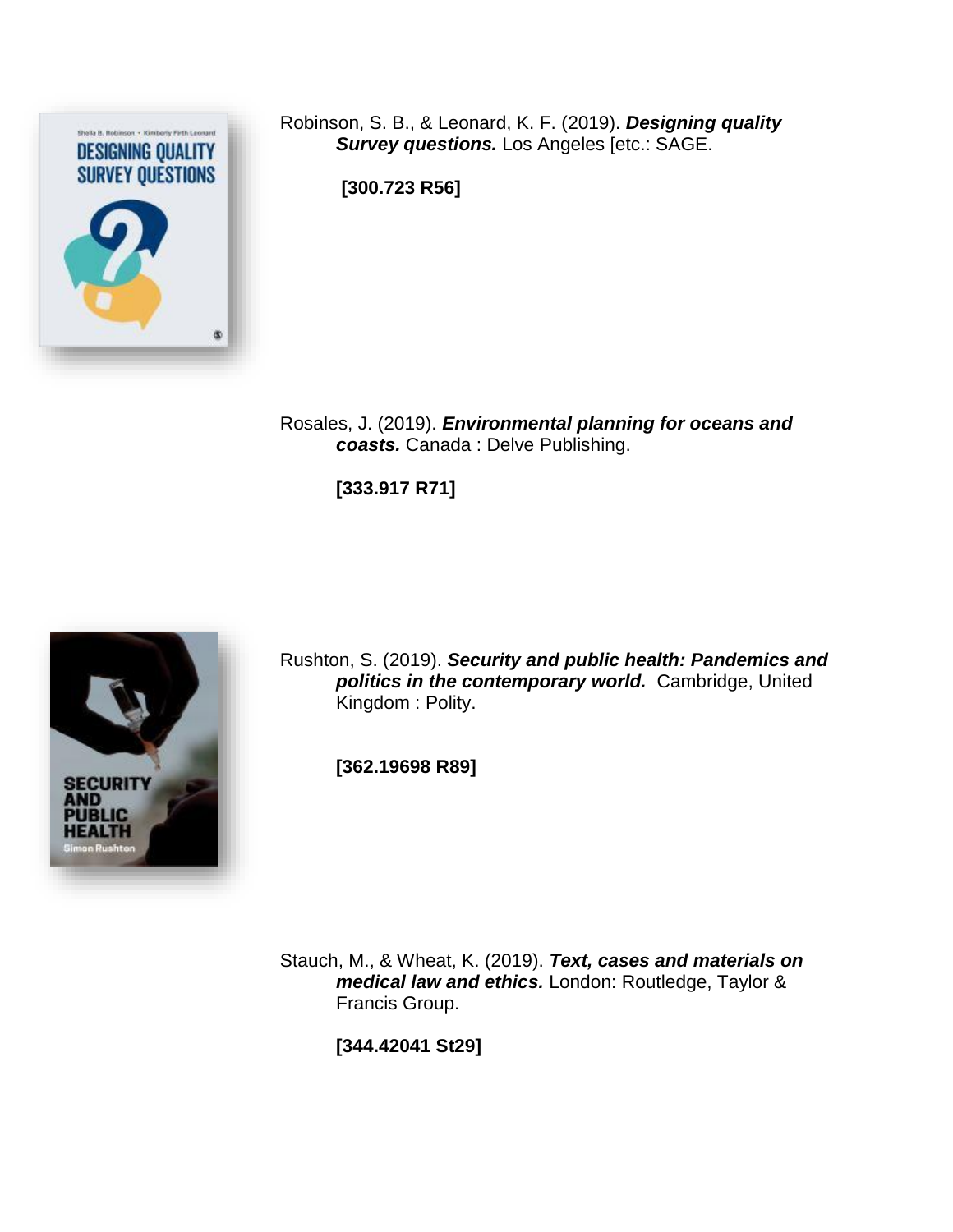

Sylves, R. T. (2020). *Disaster policy and politics: Emergency management and homeland security.* (3<sup>rd</sup>. Edition) Los Angeles, California : SAGE ; CQ Press.

**[363.345610973 Sy57]**



Vega-Castaneda, L., & Castaneda, M. (2019). *Teaching and learning about difference through social media: Reflection, engagement, and self-assessment.* New York, NY : Routledge.

**[371. V52]**



Yar, M., & Steinmetz, K. F. (2019). *Cybercrime and society.* London: SAGE.

**[364.168 Y82]**

**Publication Credits:** 

**\*\*\*\*\*\*\*\*\*\*\*\*\*\*\*\*\*\*\*\*\*\*\*\*\*\*\*\*\*\*\*\*\*\*\*\*\*\*\***

**MS. IRISH G. CONCEPCION, RL, MLIS** Social Science Librarian/EducationUSA Adviser Cebu **igconcepcion@usc.edu.ph**